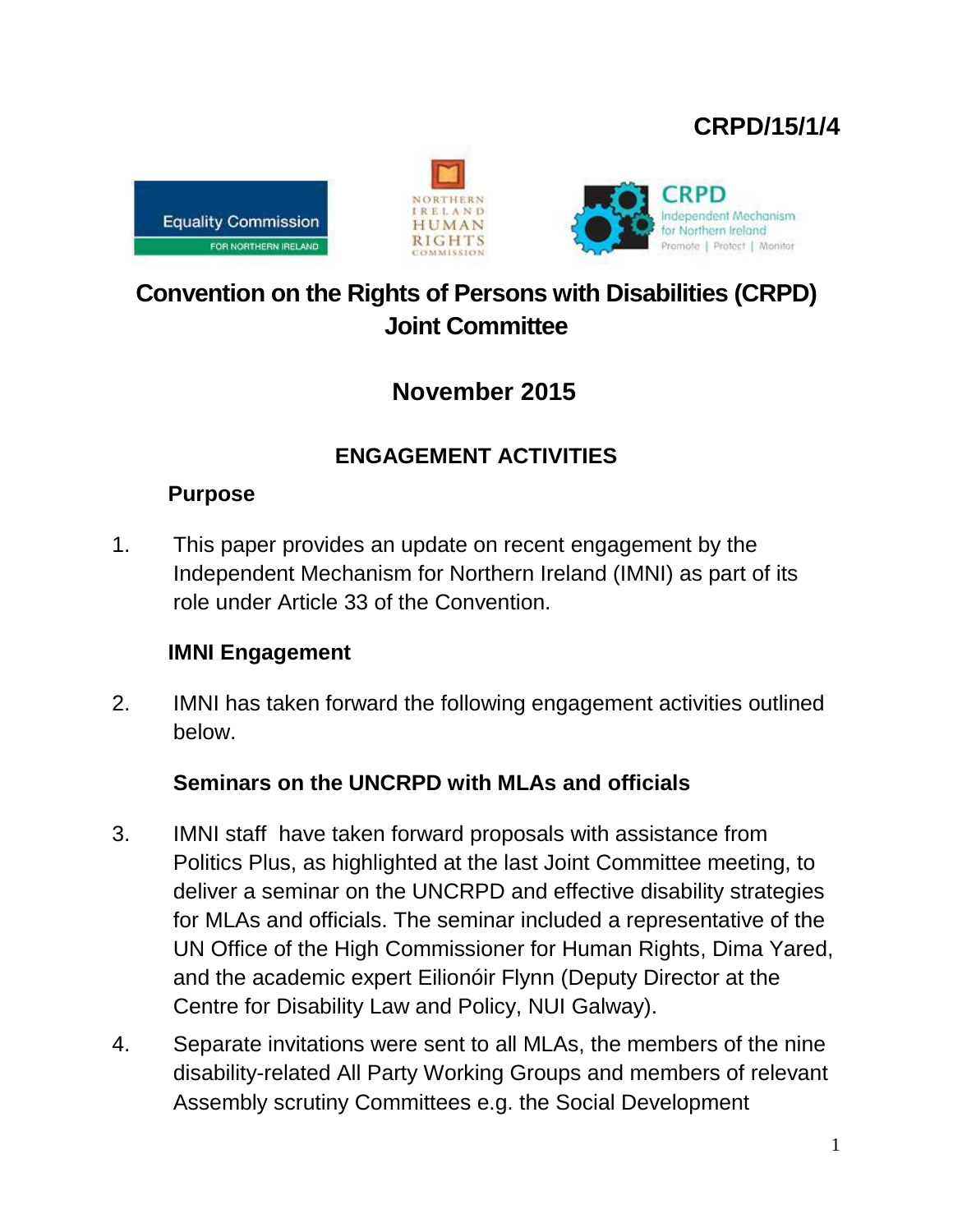Committee (welfare reform), the Health Committee (Transforming Your Care), the Employment and Learning Committee (the Disability Employment Strategy) etc.

- 5. The seminar, introduced by IMNI Commissioner Christine Collins, took place in the Members Dining Area in Parliament Buildings, Stormont on 9 June 2015 and was attended by 4 MLAs and 25 other individuals including other party members, members of the assembly research service and Committee Clerks.
- 6. A post-event evaluation indicates that the event was well received. Of those who responded (9) to the evaluation survey, all rated the event as good or very good.
- 7. A seminar was also delivered (10 June) by Ms Yared and Ms Flynn to officials from the OFMDFM Equality, Human Rights, Disability and Active Ageing Unit and other Departments concerned with the delivery of the Disability Strategy (total: 20).

## **Related ECNI / NIHRC Engagement**

8. In addition to direct engagement to highlight the Convention; the role of IMNI; and the parallel and shadow reporting processes to the UN, both Commissions also continued to use wider engagement activities to advance disability rights issues.

## Political engagement

- 9. The NIHRC provided a briefing to the NI Assembly Social Development Committee on its report 'The Human Rights of Carers' (5 March 2015). During the briefing session the NIHRC highlighted the impact of the Welfare Reform Bill on persons with disabilities and their carers.
- 10. A representative of IMNI attended a meeting of the All Party Working Group on Mental Health (10 March 2015) at which presentations were made by Mindwise on Supporting Young People with Mental Health Issues in contact with the Criminal Justice System and by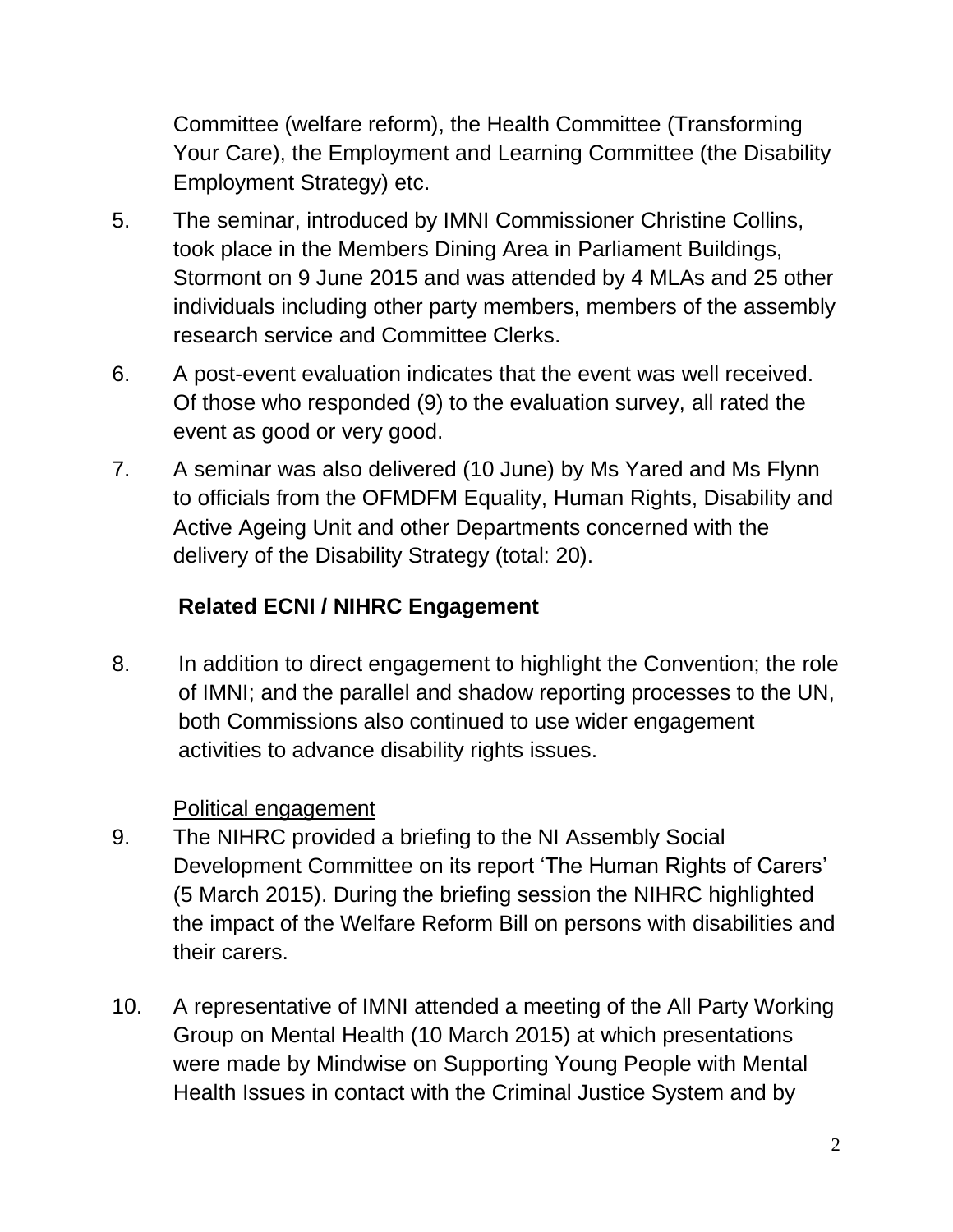Action Mental Health on the provision of personal well being courses<sup>1</sup> to meet the needs of offenders in Hydebank and Maghaberry prisons. Both projects claimed positive and costeffective outcomes. Action Mental Health will publish research into the funding of mental health services in April 2015.

- 11. A representative of IMNI participated in a meeting of the All Party Working Group on Disability (28 April 2015) to discuss participation of disabled people in public life and highlighted relevant UNCRPD articles.
- 12. A representative of IMNI attended a meeting of the All Party Working Group on Mental Health (19 May 2015) at which Contact NI delivered a presentation 'Towards zero suicide in healthcare systems'.
- 13. The Chief Commissioner of the Equality Commissioner and staff members gave evidence on the Special Educational Needs and Disability Bill to the NI Assembly Education Committee (24 June 2015). (For details of issues raised see accompanying Policy and Research update paper).

### Good Practice Advice

- 14. The Equality Commission continues to promote good practice in relation to positive action regarding employment and access to public life, consultation, monitoring and training and continues to deliver training sessions on the DDA and the disability duties to employers and service providers on the employment and access provisions of the DDA as well as Section 75 and the disability duties.
- 15. The Equality Commission has developed a 'Short Guide to the Equality and Disability Duties'<sup>2</sup>.

 $\overline{a}$ <sup>1</sup> For example: Anger Management, Developing Confidence and Self-Esteem, Understanding Risk, Healthy Lifestyles, Communication Skills, Understanding Relationships, Valuing Equality and Diversity, Metal Health Awareness etc.

<sup>&</sup>lt;sup>2</sup> Available at:<http://www.equalityni.org/Employers-Service-Providers/Public-Authorities>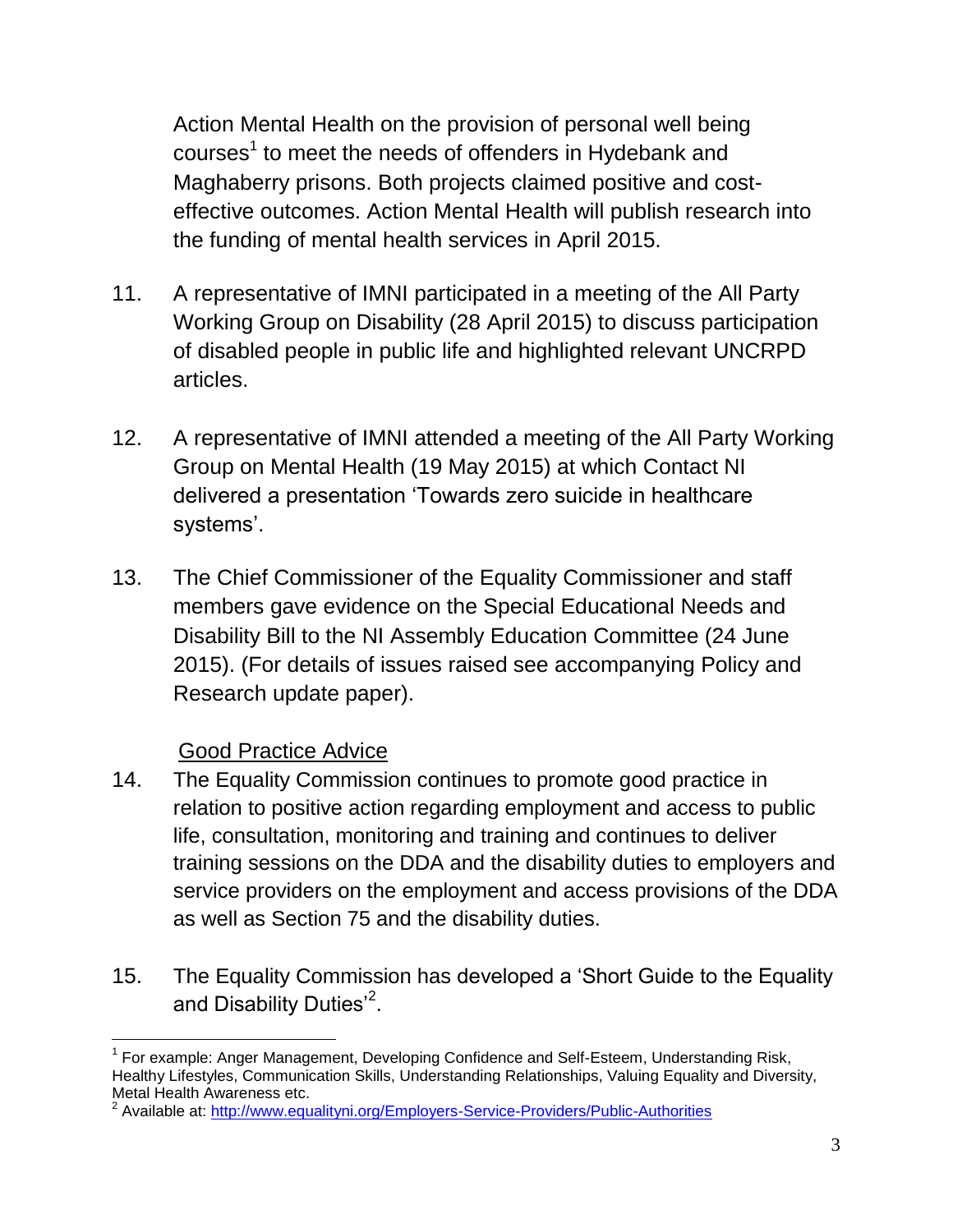16. The Equality Commission also organised a conference on the positive disability duties for public authorities (3 December 2014), including speakers representing Cavan Council and the Scottish Prison Service, to highlight good practice.

#### Disability Action Plans

- 17. The Equality Commission continue to carry out desk audits of Disability Action Plans (DAPs).
- 18. The Commission held meetings with 32 public authorities in first 6 months of the current business year with the aim of improving the action measures contained in the Plans i.e. that they appropriately focused on duty as well as ensuring that a current DAP is in place for the public authority.
- 19. The Commission also provided feedback on DAPs to 55 public authorities during engagements on 5, 6 and 12 November 2015, encouraging, where necessary, the revision and updating of Plans and the sharing of good practice.

Engagement with the Disability Voluntary and Community Sector 20. A representative of IMNI attended a meeting of the Omnibus DPLO All Inclusive Project on Health and Social Care (4 December 2014) to outline the role of IMNI and its work on the CRPD. The event was attended by 64 disabled people from the Greater Belfast area, Bangor and Lisburn, representatives of pan-disability organisations, the DHSSPS Minister and Assembly Health Committee Members.

21. A representative of IMNI attended a Mindwise stakeholder conference (29 January 2015), drawing attention to the Jurisdictional Parallel Report on the Implementation of the CRPD in Northern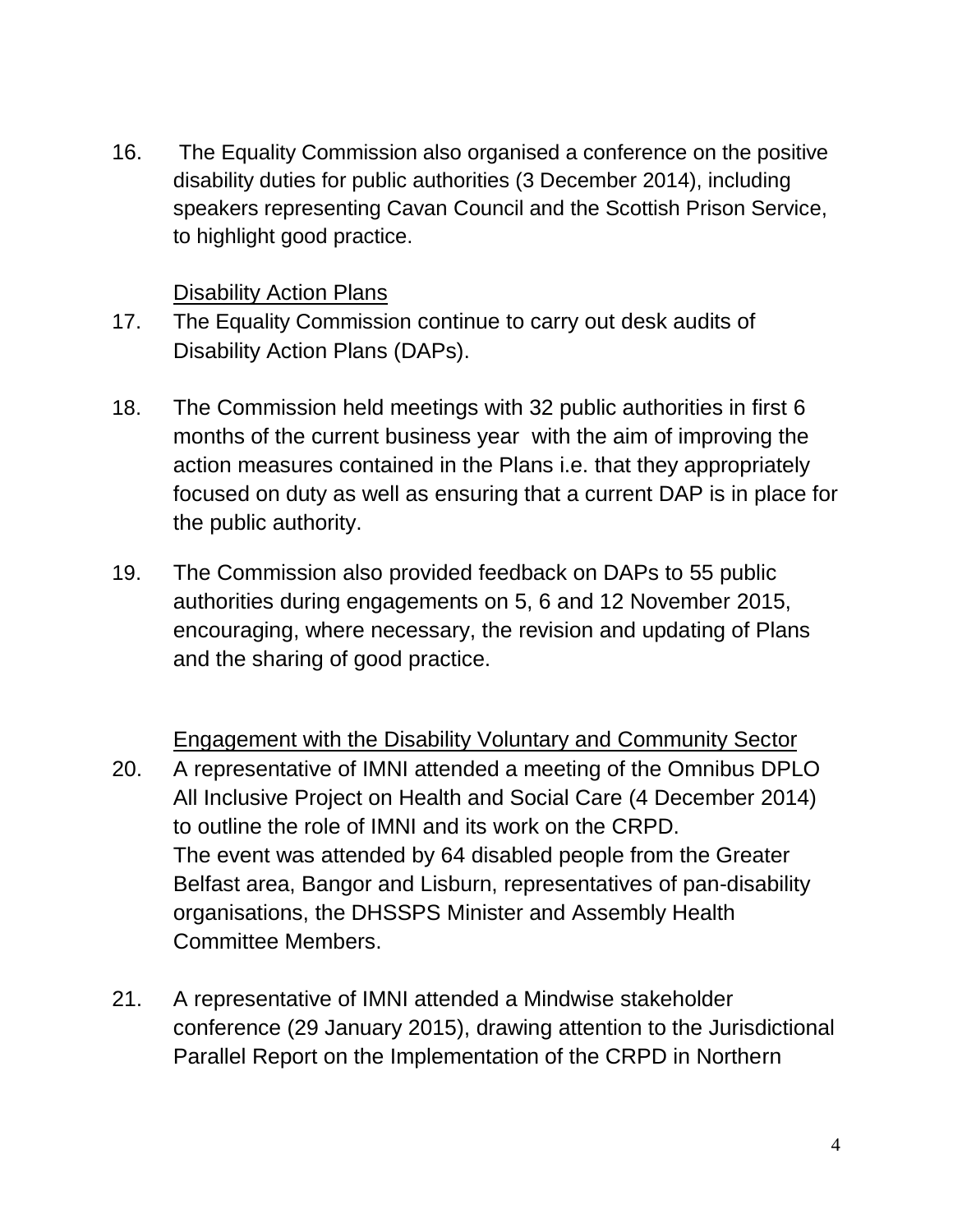Ireland and to IMNI's position on the Disability Strategy for Northern Ireland.

- 22. A representative of IMNI attended an event organised by the Omnibus Partnership as part of their All Inclusive project (20 February 2015). The representative provided an overview of the UNCRPD and the work of IMNI.
- 23. A representative of IMNI participated in a meeting of the Disability Action Forum on Self-Directed Support (1 April 2015).
- 24. IMNI arranged a briefing (10 June 2015) by Ms Dima Yared (OHCHR) with representatives of DPOs and NGOs (12 participants) on developments concerning the UNCRPD and the seminars held with MLAs and officials (referred to above).
- 25. A representative of IMNI participated in a meeting of the Northern Ireland Union for Supported Employment (16 June 2015) to discuss concerns relating to the forthcoming Disability Employment Strategy.
- 26. A representative of IMNI participated in the AGM of the Omnibus partnership (26 June 2015). The event provided an opportunity to further discuss the Equality Commission's position on the SEND Bill with the Chair of the Assembly Education Committee.
- 27. Equality Commission representatives met with representatives of the British Deaf Association (30 July 2015) to provide an update on the role of IMNI, developments regarding UNCRPD and the Disability Strategy.
- 28. Representatives of IMNI met with a representative of Disability Action (12 August 2015) as part of regular liaison meetings agreed, in order to share information regarding developments at local, national and international level.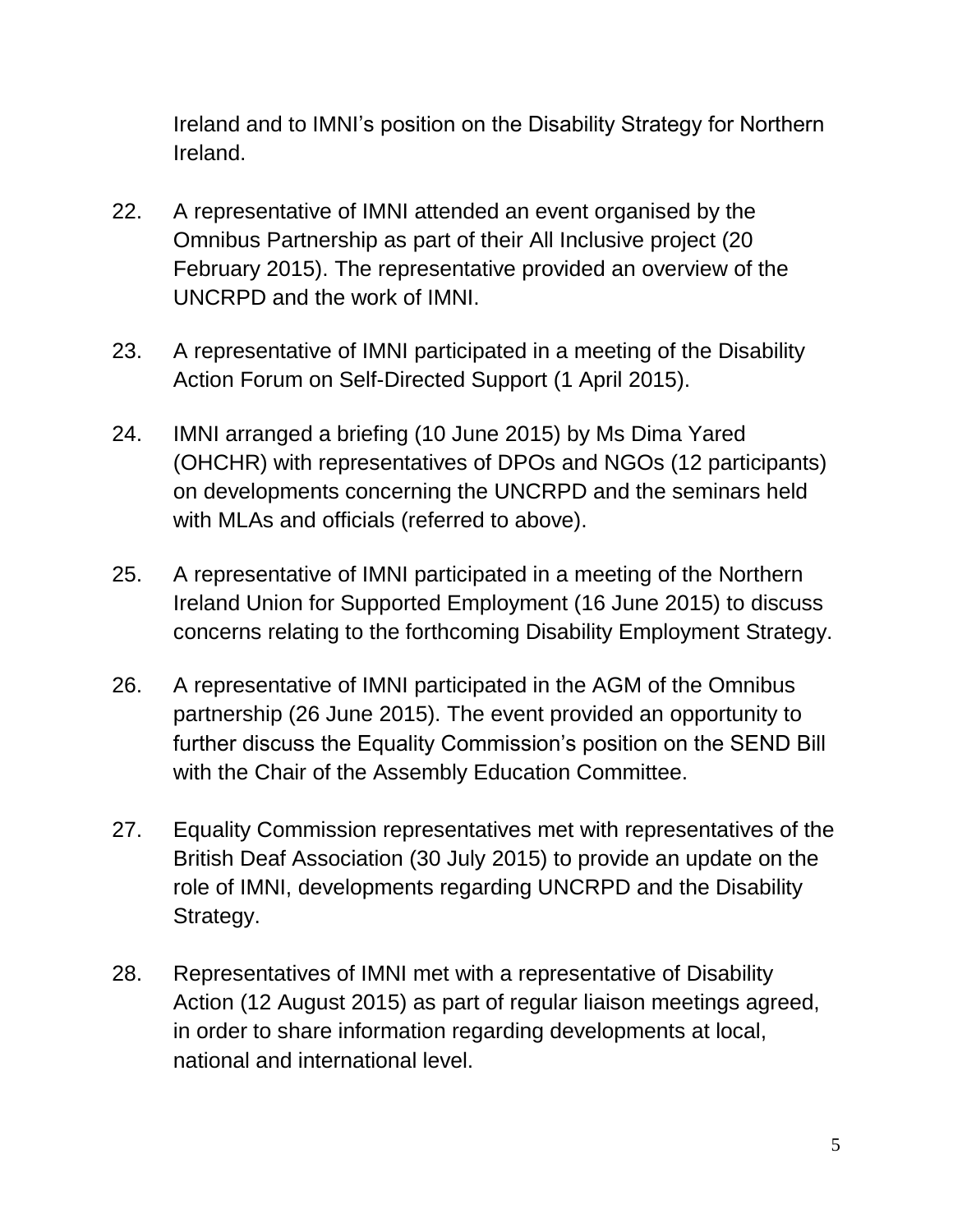- 29. Representatives of IMNI met with representatives of the Children with Disabilities Strategic Alliance (20 August 2015) to discuss issues arising from the SEND Bill.
- 30. Representatives of NIHRC and ECNI met with members of the Treacy and Kelly families and their medical and legal advisors (12 October 2015) to discuss concerns with regard to the response of the education and health authorities concerning children with brain injuries. Advice was provided on the opportunity to raise relevant issues in the context of the UNCRPD shadow reporting process.
- 31. A representative of IMNI participated in a seminar hosted by Age NI and Ark on 'Older People and Health and Social Care' (22 October 2015).

#### Engagement with public authorities

- 32. A representative of IMNI participated in a meeting (25 March 2015) with members of the Health and Social Care Board to discuss the Equality Impact Assessment of proposals to take forward Self-Directed Support policy and to provide advice on obligations arising from the UNCRPD.
- 33. A representative of IMNI participated in a pre-consultation meeting (8 June 2015) by the Health and Social Care Board on the closure of statutory residential homes for older people, drawing attention, inter alia, to the principle in international human rights law of nonregression of rights.
- 34. Representatives of IMNI participated in a pre-consultation meeting on the Accessible Transport Strategy (18 June 2015) with a representative of the Department of Regional Development. The IMNI representatives outlined the relevant obligations arising from the UNCRPD.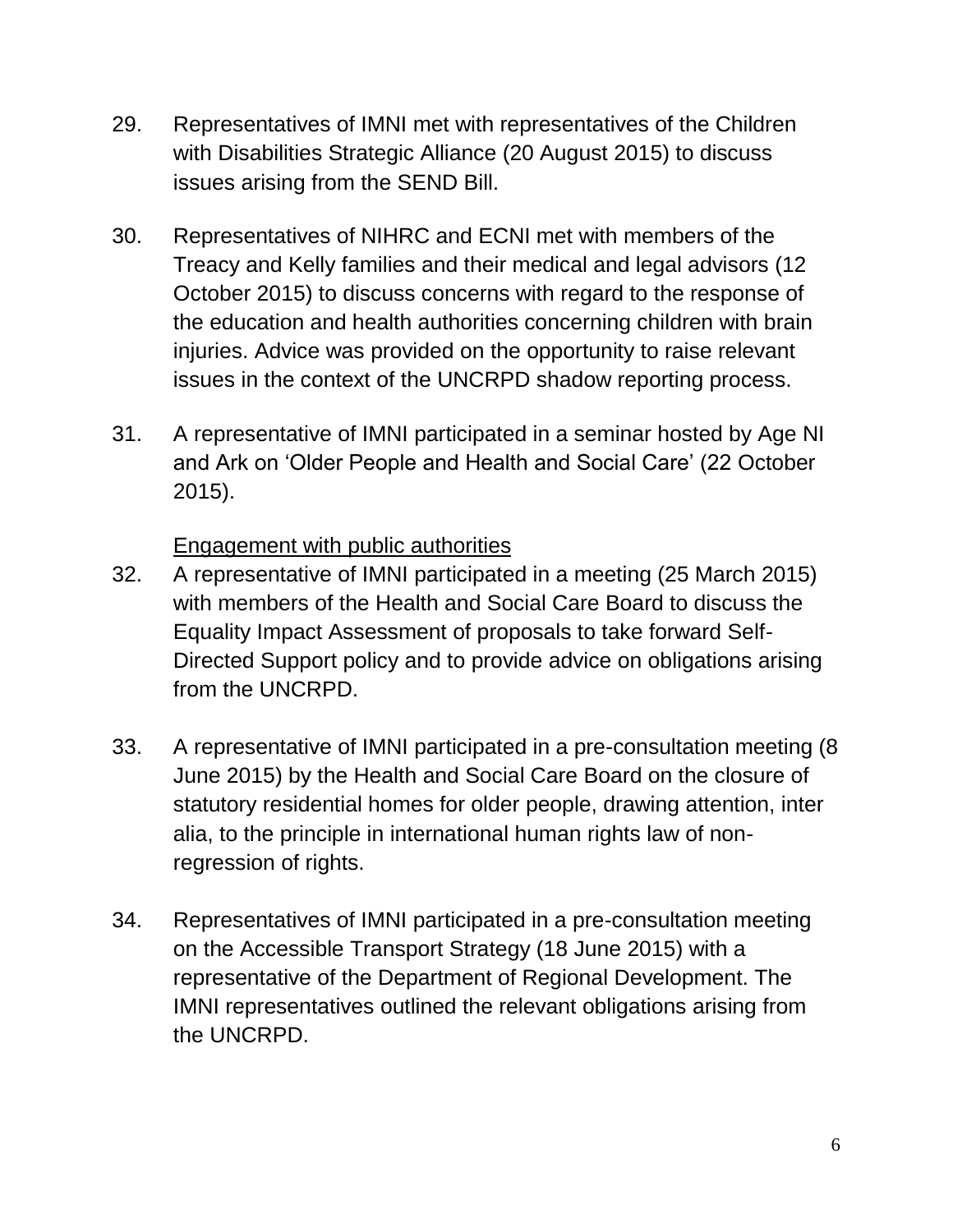35. A representative of IMNI participated in a briefing by the Department for Employment and Learning (17 November 2015) on the Disability Employment Strategy.

#### Academic engagement

- 36. The NI Human Rights Commission are represented on the University of Essex research cluster examining mental capacity law compliance in NI and Scotland with the UNCRPD, the research cluster held a round table in Belfast on the Mental Capacity NI Bill including key stakeholders and experts from across the UK. (September 2015).
- 37. Representatives of ECNI and NIHRC spoke at Disability Research Network Conference (20 October 2015): 'Putting People at the Heart of Human Rights' on the work of IMNI and the challenges arising from implementation of the UNCRPD, including expectations, resources, awareness and monitoring compliance. A case study of the challenges of implementing Article 12 of the UNCRPD (equal recognition before the law) in the context of the Mental Capacity Bill was provided.

### General awareness raising

- 38. The Equality Commission issued a press release<sup>3</sup> (3 December 2014) to mark the UN International Day of Persons with Disabilities
- 39. The Equality Commission issued a UNCRPD e-zine (December 2014) to highlight the delay in consideration of the UK State Party Report, Northern Ireland specific issues with regard to the implementation of the UNCRPD, IMNI's role and the UMNCRPD reporting process.

 $\overline{a}$ <sup>3</sup> Available at:

[http://www.equalityni.org/ECNI/media/ECNI/News%20and%20Press/Press%20Releases/2014/Intl-Day-](http://www.equalityni.org/ECNI/media/ECNI/News%20and%20Press/Press%20Releases/2014/Intl-Day-Disabled-Persons-FINAL.pdf)[Disabled-Persons-FINAL.pdf](http://www.equalityni.org/ECNI/media/ECNI/News%20and%20Press/Press%20Releases/2014/Intl-Day-Disabled-Persons-FINAL.pdf)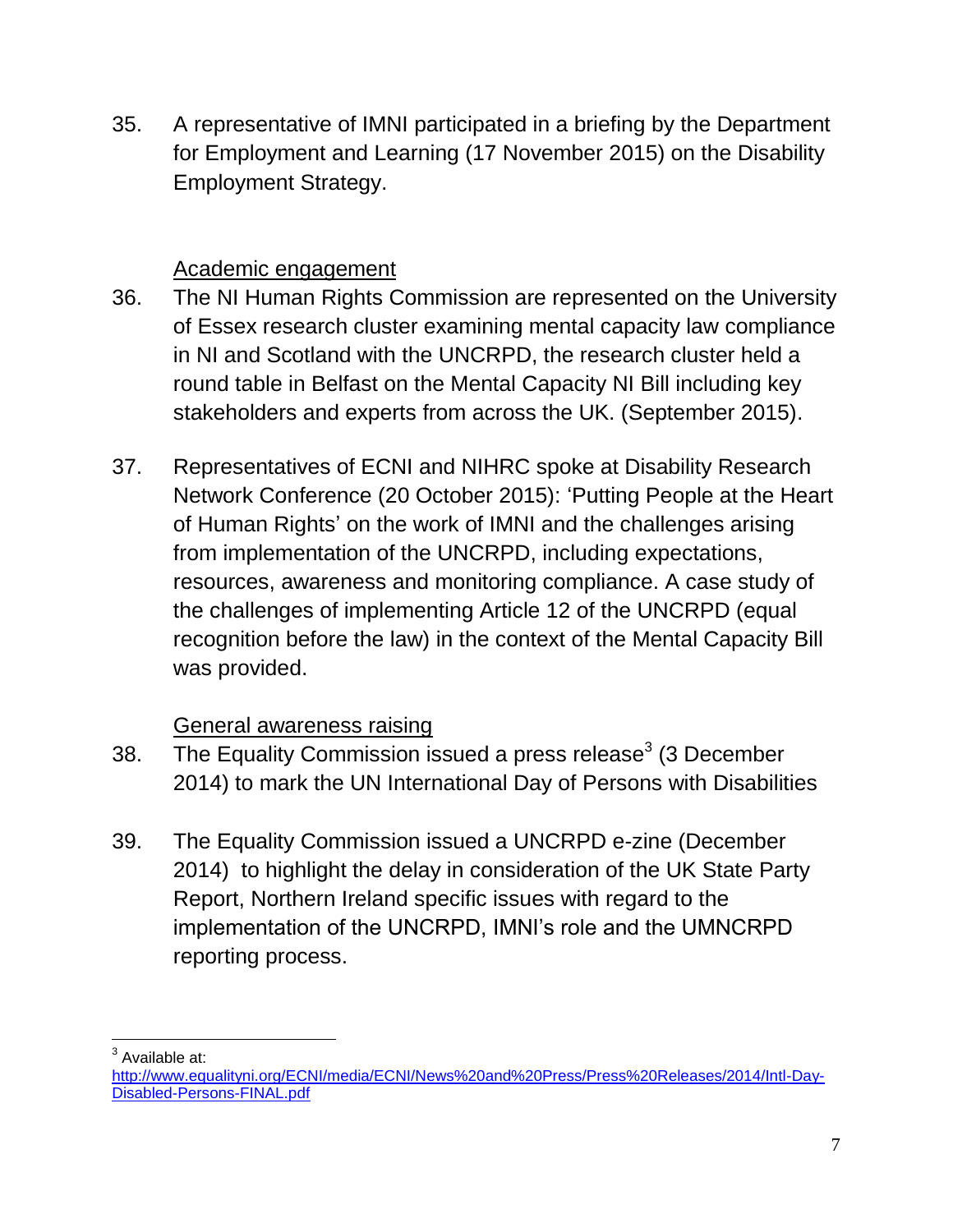- 40. The Equality Commission has also issued a number of tweets about UNCRPD over the past year to Twitter account followers (numbering approximately 4,000).
- 41. The Equality Commission and Northern Ireland Human Rights Commission have undertaken a range of general awareness raising activities over the past 12 months:
	- a briefing on disability rights at a National Union of Students/Union of Students in Ireland event (ECNI, 11 February 2015).
	- participation in a meeting of the Bill of Rights consortium (NIHRC, 18) March 2015) providing an update development with the UNCRPD Committee.
	- information stand at a Disability Fair organised by the Children and Young Persons Strategic Partnership (ECNI, 20 March 2015).
	- equality awareness session with a focus on disability for final year Occupational Therapy students at the University of Ulster (ECNI, 23 March 2015).
	- information stand at a Disability Show organised by Ability Now (ECNI, 25/26 September 2015).
	- eight equality awareness sessions with students in further and higher education with special needs (ECNI, February – November 2015).
	- Presentations at advice and information days organised by the Omnibus Partnership (ECNI, 11 February 2015: 35 participants; 6 March 2015: 70 participants).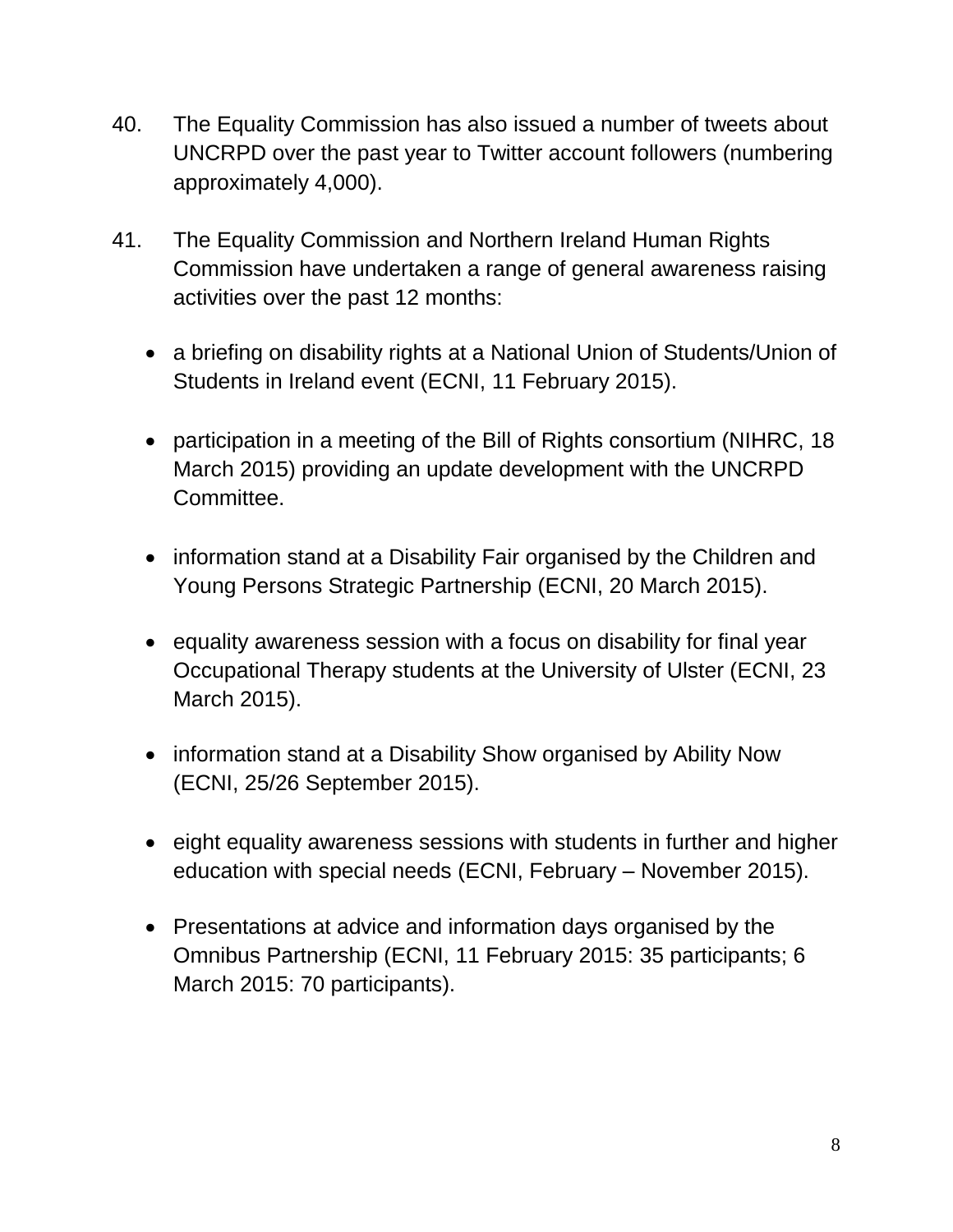- 42. The UNCRPD is specifically featured in the foreword of the Equality Commission's 'Annual Report 2014-2015'4.
- 43. Most recently, the Equality Commission issued a press release<sup>5</sup> (9 November 2015) to mark twenty years of the Disability Discrimination Act 1995 which included links to the UKIM interim list of issues report and the Commission sponsored research on implementation of the UNCRPD in Northern Ireland.

### 'Every Customer Counts' Initiative

- 44. The *'Every Customer Counts' (ECC)* initiative, launched by the Equality Commission in October 2014, aims to:
	- raise awareness amongst service providers of legislative requirements and good practice issues, in relation to disability and service provision; and
	- encourage changes to policies, practices and procedures in relation to provision of services for disabled people.
- 45. The initiative included extensive engagement with stakeholders including Ards District Council; Newtownards Chamber of Trade; Disability Action; Tourist Board: Building Control; FSB; and Armagh District Council and Healthy Cities Project, Derry. Two round table consultation events were also held, one involving small businesses and one involving disabled service users.
- 46. The Commission has developed a suite of guidance documents for service providers which are now available to download from the new 'ECC' section of the Commission's website. In February 2015 the

 $\overline{a}$ <sup>4</sup> [\(press release](http://www.equalityni.org/Footer-Links/News/Delivering-Equality/Equality-Commission-publishes-Annual-Report-2014-1) 10 Nov 2015); Publication:

[http://www.equalityni.org/ECNI/media/ECNI/Publications/Corporate/Annual%20Reports/AnnualReport201](http://www.equalityni.org/ECNI/media/ECNI/Publications/Corporate/Annual%20Reports/AnnualReport2014-15.pdf) [4-15.pdf](http://www.equalityni.org/ECNI/media/ECNI/Publications/Corporate/Annual%20Reports/AnnualReport2014-15.pdf)

<sup>&</sup>lt;sup>5</sup> Available at: [http://www.equalityni.org/Footer-Links/News/Delivering-Equality/20-yrs-of-the-Disability-](http://www.equalityni.org/Footer-Links/News/Delivering-Equality/20-yrs-of-the-Disability-Discrimination-Act)[Discrimination-Act](http://www.equalityni.org/Footer-Links/News/Delivering-Equality/20-yrs-of-the-Disability-Discrimination-Act)